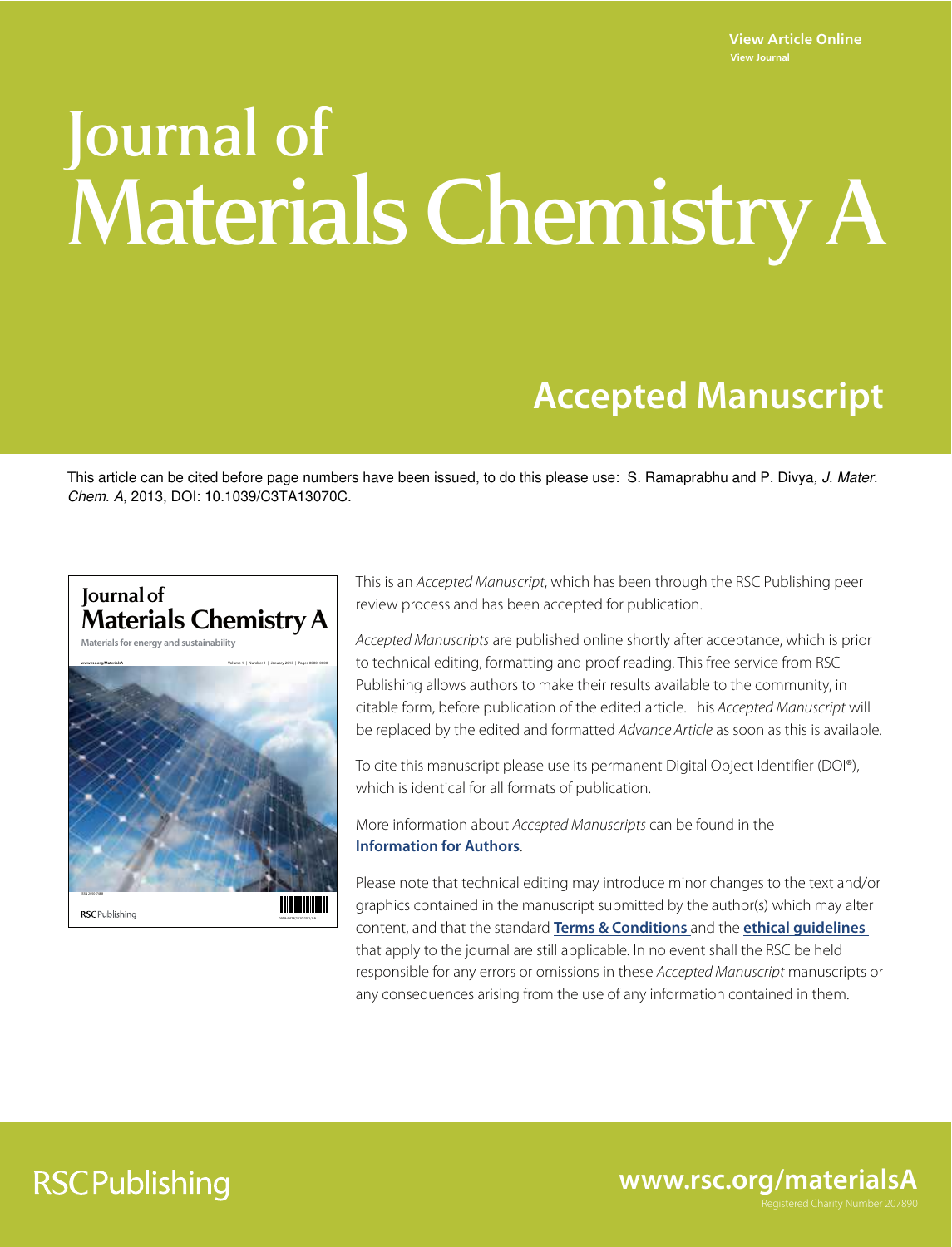Cite this: DOI: 10.1039/c0xx00000x

www.rsc.org/xxxxxx

### Platinum nanoparticles supported on bi-metal oxide grown carbon  $\blacksquare$  **nanostructure as ethanol electro-oxidation electrocatalyst**

Divya P. and Ramaprabhu S.

Received (in XXX, XXX) Xth XXXXXXXXX 20XX, Accepted Xth XXXXXXXX 20XX 5 DOI: 10.1039/b000000x

Development of inexpensive and highly active ethanol electro-oxidation electrocatalysts are a great challenge. Here, we report a novel material consisting of platinum dispersed on bi-metal oxide grown carbon nanostructure as ethanol electro-oxidation electrocatalyst. Carbon nanostructure has been synthesized by catalytic chemical vapour deposition of acetylene precursor over Fe-Sn-O particles. <sup>10</sup>Platinum (Pt) nanoparticles have been decorated on bimetal oxide grown carbon nanostructure (CNS

FSO) by polyol reduction technique. Suitability of the electrocatalyst for ethanol electro-oxidation is examined by cyclic voltammetry and amperometry techniques. Pt supported on CNS-FSO exhibited a higher catalytic activity towards ethanol electro-oxidation, in comparison to commercially available platinum on Vulcan XC72 and platinum nanoparticles decorated functionalized multi walled carbon <sup>15</sup>nanotube. This superior activity can be attributed to the unique properties of CNSFSO as well as the synergic effect between platinum and CNS-FSO.

#### 1. Introduction

Published on 03 September 2013. Downloaded by Michigan State University on 04/09/2013 13:33:06.

Published on 03 September 2013. Downloaded by Michigan State University on 04/09/2013 13:33:06

 Direct Ethanol Fuel Cell (DEFC) has received great attention than Direct Methanol Fuel Cell (DMFC) due to the advantages of <sup>20</sup>fuel ethanol such as lower toxicity, exceptionally high theoretical mass energy density (8 vs. 6.1 kWh/Kg) and lower permeability across proton exchange membranes as compared to methanol<sup>1, 2</sup>. Moreover, easy and large scale production of ethanol from bio mass and sugar containing raw materials are well established and

<sup>25</sup>this material is considered to be carbon neutral. As a liquid fuel, it avoids the risk of storage and transportation as compared to hydrogen based systems<sup>3-5</sup>. Despite these advantages, lack of an electrocatalyst that can efficiently deliver 12 electrons per ethanol molecule with carbon dioxide and water as by products is the  $_{30}$  major hurdle in the commercialization of DEFC<sup>5, 6</sup>.

Ethanol electro-oxidation is complicated due to cleavage of c-c bond and by production of poisonous intermediates such as COads 7, 8. Platinum is a well known electrocatalyst material for ethanol electro-oxidation. Even though platinum is considered as <sup>35</sup>the best electrocatalyst material, oxidation of ethanol on platinum is limited up to acetaldehyde<sup>9</sup>. In addition, platinum is easily poisoned by CO like intermediates produced during dissociative adsorption of ethanol on platinum sites<sup>3</sup>. In this regard, it is necessary to develop more active and poison–resistant <sup>40</sup>electrocatalysts that are superior to platinum. Tremendous efforts have been devoted to explore alternative electrocatalysts.

- Consequently, alloying Pt with less expensive transition metals such as Sn, Ir, Ru, Mo enhances ethanol electro-oxidation by oxidative removal of CO like intermediates<sup>1, 2, 10-13</sup>. Furthermore, <sup>45</sup>it is reported that metal oxides which are present in the vicinity of
- Pt nanoparticles provide hydroxyl species (-OH) for the

conversion of  $CO$  to  $CO<sub>2</sub>$ . Already applied metal oxides in this context are MgO,  $SnO_2$ ,  $TiO_2$ ,  $CeO_2$ ,  $Ce_xZr_{1-x}O_2^{14-19}$  etc.

- On the other hand, an ideal electrocatalyst support is necessary <sup>50</sup>for the efficient utilization of an electrocatalyst. Carbon black is the most commonly used electrocatalyst support for fuel cell. The problem with carbon black is electrochemical corrosion which leads to the detachment of Pt nanoprticles hence electrochemical surface area get decreased<sup>20, 21</sup>. Intense research efforts have been <sup>55</sup>devoted to the development of alternative electrocatalyst supports. Carbon nanotubes and carbon nanofibres have been widely applied as the electrocatalyst support for fuel cell because of their unique properties such as high electrical conductivity, surface area, and electrochemical corrosion resistance<sup>14-16, 20, 22-24</sup>.
- In the present investigation, we introduce platinum nanoparticles decorated on bi-metal oxide grown novel carbon nanostructure (Pt/CNS-FSO) as an electrocatalyst for ethanol electro-oxidation reaction. Carbon nanostructure (CNS) has been synthesized by catalytic chemical vapor deposition (CCVD) of 65 acetylene gas over bi-metal oxide (Fe-Sn-O). Polyol reduction technique has been applied for platinum (Pt) nanoparticles decoration. The structural and morphological characterizations have been carried out by X-ray Diffraction (XRD), High Resolution Transmission Electron Microscope (HRTEM) and <sup>70</sup>Field Emission Scanning Electron Microscope (FESEM), Fourier Transformed Infra Red spectroscopy (FTIR) and Raman Spectroscopy. Electrocatalytic activity of electrocatalysts for ethanol electro-oxidation is evaluated through cyclic voltammetry and amperometry techniques.

#### 75 2. Experimental section

#### **2.1 Materials**

## **ARTICLE TYPE**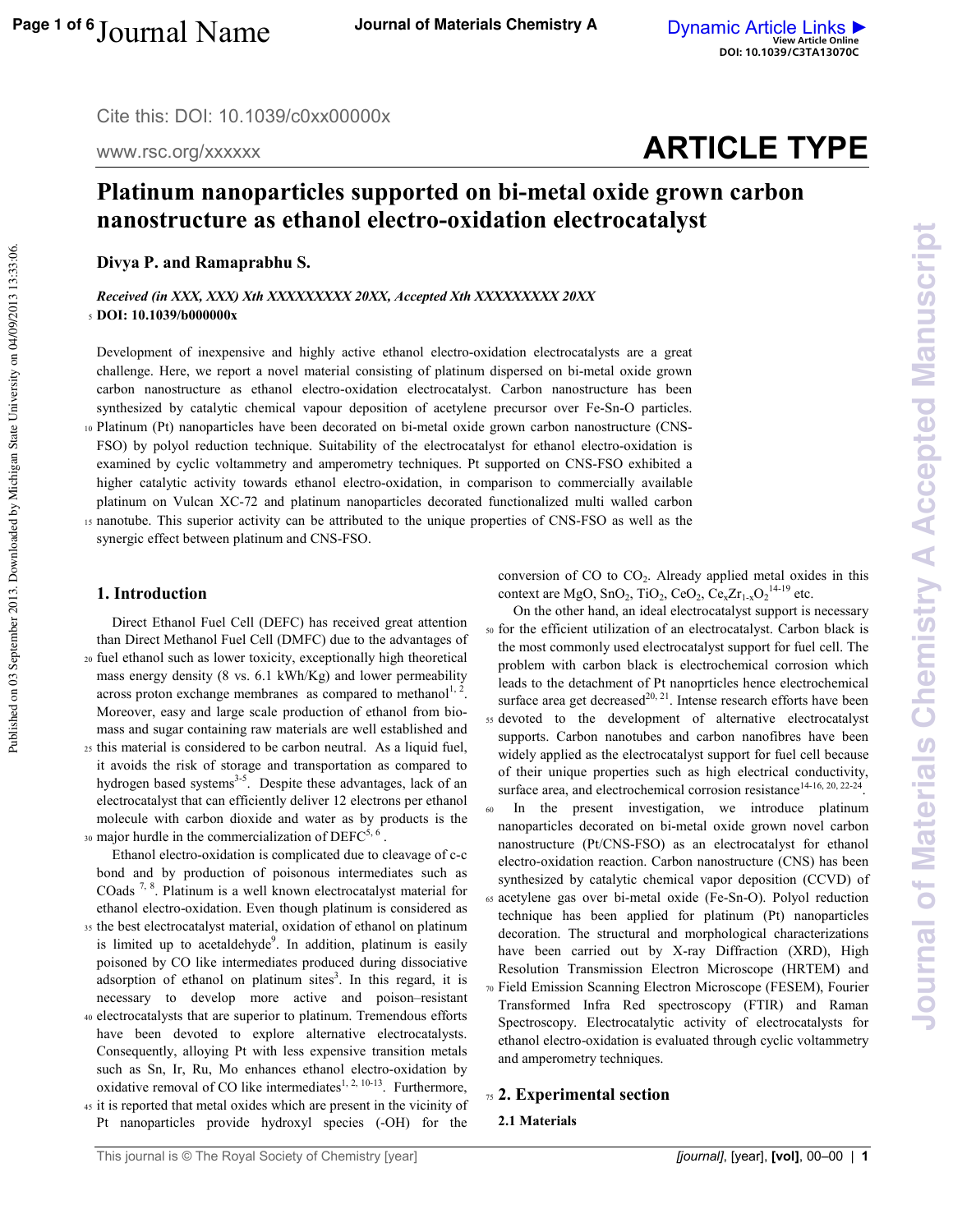Ferric chloride (FeCl<sub>3</sub>), tin chloride  $(SnCl<sub>2</sub>)$ , citric acid monohydrate  $(C_6H_8O_7.H_2O)$ , ethylene glycol and ethanol used were analytical grade. Hexachloroplatinic acid  $(H_2PtCl_6 6H_2O)$ was supplied by Alfa Aesar. Deionized (DI) water was used for 5 all the experiments. 20 percent platinum on Vulcan XC-72 (Pt/C) used was commercial.

#### 2.2 Material synthesis

Published on 03 September 2013. Downloaded by Michigan State University on 04/09/2013 13:33:06.

Published on 03 September 2013. Downloaded by Michigan State University on 04/09/2013 13:33:06

 Carbon nanostructure was prepared by the catalytic chemical vapour deposition of acetylene precursor over the bi-metal oxide 10 (Fe-Sn-O) catalyst. The as grown sample under gone air oxidation at 400 °C to remove amorphous carbon deposited on surface during the process. The final sample contains Fe-Sn-O along with CNS was named as CNS-FSO. Loading of Fe-Sn-O in the final sample is 17 wt%  $^{25, 26}$ . Details of synthesis are provided 15 in our previous paper as well as in †ESI.

 Multi walled carbon nanotube (MWNT) were synthesized by catalytic chemical vapour deposition of carbon precursor, acetylene at 700 °C over  $AB_3$  (A= misch metal, B=Ni) alloy hydride catalyst<sup>27</sup>. Detailed experimental procedure is given in <sup>20</sup>†ESI. As grown MWNT undergone air oxidation at 400 °C to remove the amorphous carbon deposited during the growth process followed by refluxing the sample in concentrated nitric

acid for 24 h at 60 °C removes the catalyst impurities. Then the sample was washed till neutral pH and dried in vaccum oven at  $2560$  °C. Further, the MWNT were functionalized by ultrasonicating the sample in concentrated nitric acid for 3 h. Thereafter, the sample was washed till neutral pH, dried at 60 °C and labelled as f-MWNT.

 Polyol reduction technique was followed for the dispersion of 30 platinum nanoparticles over CNS-FSO/f-MWNT. Ethylene glycol acted as the reducing agent and hexachloroplatinic acid hexahydrate  $(H_2PtCl_6.6H_2O)$  was used as the platinum precursor. A suspension was made by ultrasonicating CNS-FSO/f-MWNT and  $H_2PtCl_6.6H_2O$  in ethylene glycol. The suspension was stirred <sup>35</sup>for 12 hours, refluxed at 130 °C around 4 hours and then cooled down to room temperature. Finally it was washed by distilled water and dried at 60 °C in vacuum oven. The loading of platinum maintained was 20 wt%. The Pt nanoparticles decorated  $CNS-FSO$  labelled as  $Pt/CNS-FSO<sup>26</sup>$  and Pt nanoparticles 40 decorated f-MWNT labelled as Pt/f-MWNT.

#### 2.3 Physical characterizations

 Morphological analyses of the samples were carried out by a Quanta 3D field emission electron microscope (FESEM) and sample composition by elemental dispersive X-ray analysis <sup>45</sup>(EDX). Tecnai F20 transmission electron microscope operated at 200 kV was used for high resolution transmission electron microscopy (TEM) imaging. Structural analysis was carried out by recording X-ray diffraction (XRD) patterns with a PANalytical X'Pert X-ray powder diffractometer, which operates 50 with a CuKα1 radiation source of wavelength,  $λ=0.15406$  nm. BET surface area was measured using BET analyzer (Micromeritics ASAP 2020). Identification of functional groups were carried out using PerkinElmer FT-IR spectrometer in the range 500–4000 cm1. Raman analysis was done using a

<sup>55</sup>Confocal Raman spectrometer (WITec alpha 300) with an excitation source of Nd:YAG laser (532 nm).

#### 2.4 Electrochemical measurements

 The electrochemical experiments were conducted with a CHI 6083 electrochemical analyzer (CH instruments). A three <sup>60</sup>electrode system was used for the measurement. Pt wire was used as the counter electrode and Ag/AgCl electrode saturated with 1M KCl was used as the reference electrode. The working electrode was fabricated as follows. Electrocatalyst ink was prepared by ultrasonicating electrocatalyst in ethanol and nafion <sup>65</sup>solution (5 wt%). Amount of ethanol, electrocatalyst and Nafion used for electrocatalyst ink preparation were  $100\mu$ l, 2mg and 5 $\mu$ l. A thin film of electrocatalyst was made by drop casting  $2\mu$ l of the electrocatalyst ink onto a glassy carbon electrode (3mm in diameter) using micro pipette and the electrode kept till the <sup>70</sup>electrocatalyst ink gets dried. In this study, the electrode potential was reported with respect to the Ag/AgCl electrode. The electrolyte used was  $1M$  ethanol in  $1M$   $H_2SO_4$ . The electrocatalytic properties were investigated by recording cyclic voltammetry, and chronoamperometric curve.

#### 75 3. Results and discussions

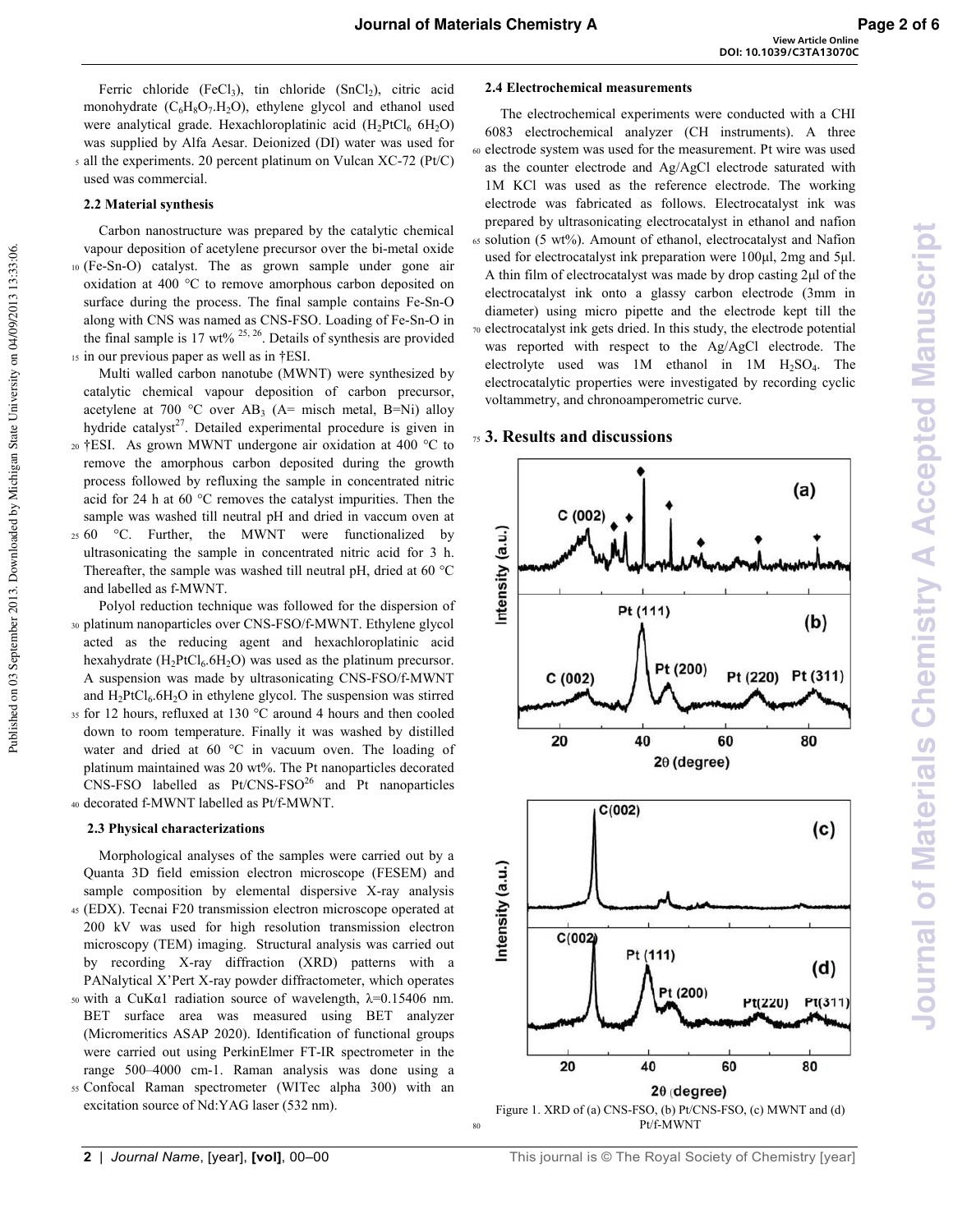Published on 03 September 2013. Downloaded by Michigan State University on 04/09/2013 13:33:06.

Published on 03 September 2013. Downloaded by Michigan State University on 04/09/2013 13:33:06

#### 3.1 Structural and Morphological analysis

 The physical characterizations of the sample are carried out by various characterization techniques. Figures 1  $(a - d)$  show the XRD of the bi-metal oxide grown carbon nanostructure, Pt 5 nanoparticles decorated on bi-metal oxide grown carbon nanostructures, MWNT and Pt decorated f-MWNT. In Figures 1(a  $\&$  c), the diffraction peak at (002) plane corresponds to graphitic crystal structure. Other peaks in Figure 1(a) are assumed to be the peak positions of Fe-Sn-O. No alloy hydride 10 peaks are observed in the XRD pattern of MWNT, since acid treatment removed all the catalyst impurities. In Figures 1 (b & d), the strong diffraction peaks are corresponding to Pt (1 1 1), Pt  $(2 0 0)$ , Pt  $(2 2 0)$  and Pt  $(3 1 1)$  planes respectively. The peaks of bi-metal oxide are not visible in Figure  $1(b)$ , since it is hiding by  $15$  the intense peaks of platinum. XRD of Pt/C (Figure S1) is given in †ESI.

 The morphological characterizations and elemental analysis of the samples are carried out by SEM, TEM and EDX. SEM image, TEM image and EDX spectrum of Pt/C is given in †ESI. Figures 20 2 (a-h) show the SEM images and EDX patterns of CNS-FSO,



Figure 2. SEM images and EDX spectrum of (a & b) CNS-FSO, (c & d) Pt/CNS-FSO (e  $&$  f) MWNT and (g  $&$  h) Pt/f-MWNT



25 Figure 3. TEM images of (a) CNS-FSO (b) Pt/CNS-FSO,(c)MWNT and  $(d)Pt/f-MWNT$ 

Pt/CNS-FSO, MWNT and Pt/f-MWNT. SEM images show the helical morphology of the CNS, tubular morphology MWNT as well as uniform distribution of Pt nanoparticles on CNS-FSO and

- <sup>30</sup>fMWNT. EDX spectrum of CNSFSO (Figure 2(b)) shows the presence of C, O, Sn, and Fe in the sample and that of MWNT Figure 2(f) proves that catalyst impurities are completely removed by acid treatment. EDX spectrum Pt/CNS-FSO (Figure 2 (d)) shows the presence of Pt, Fe, Sn, O and C and that of Pt/f
- <sup>35</sup>MWNT (Figure 2(h)) shows the presence of Pt, O and C. The presence of Fe, Sn, O in CNS-FSO and Pt/CNS-FSO is due to the catalyst impurities remaining.

Figures 3 (a-d) show the TEM images of CNS-FSO and MWNT, Pt/CNS-FSO and Pt/f-MWNT. TEM images are shown  $40$  in Figures 3(a & C) again confirm the helical structure of CNS-FSO and coaxial structure of MWNT respectively. Figures 3(b & d) reveal the suitability of ethylene glycol reduction method for



Figure 4: Raman spectra of (a) MWNT, (b) f-MWNT and (c) CNS-FSO.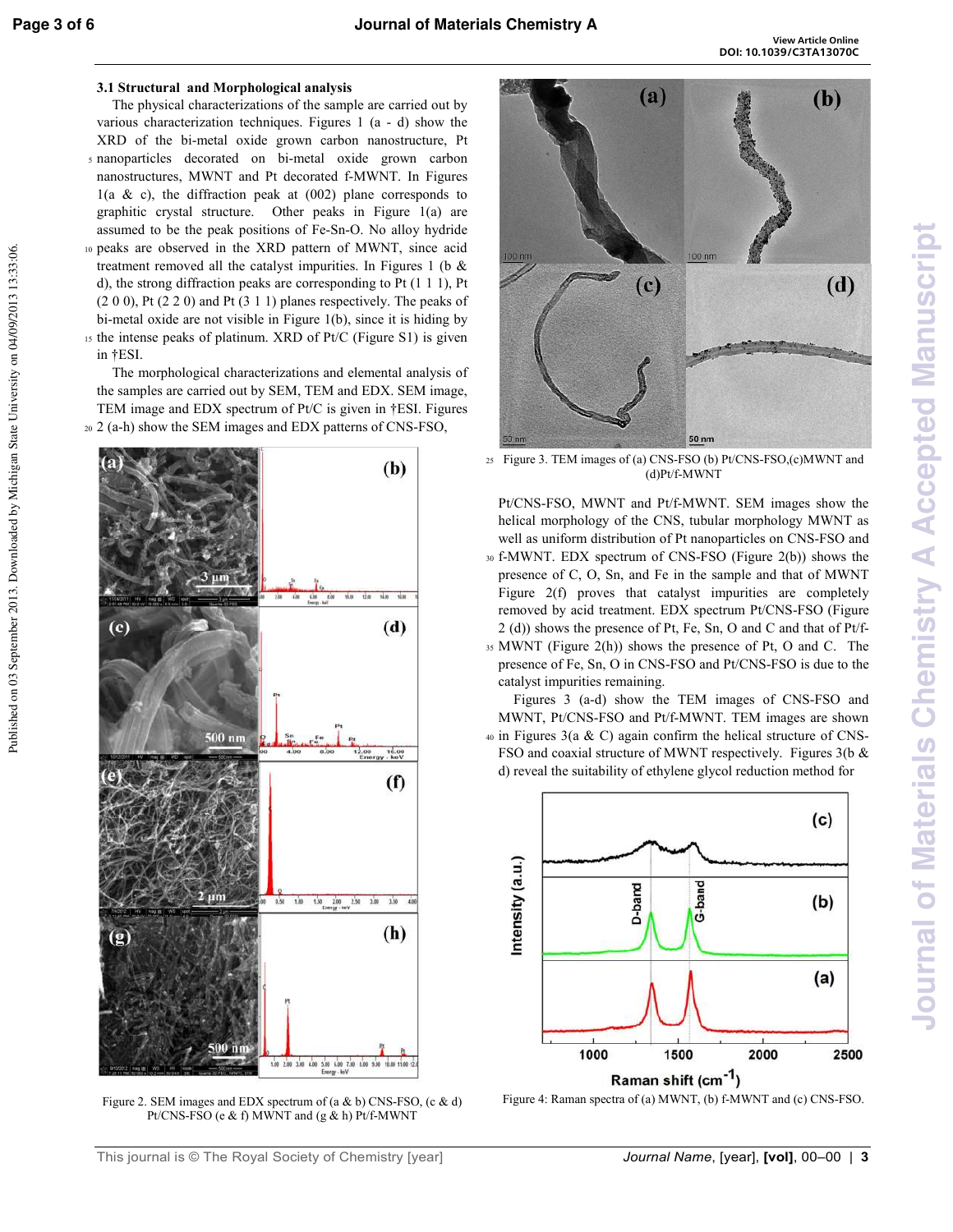uniform dispersion of fine platinum nanoparticles over CNS-FSO and f-MWNT. The mean particle size obtained from TEM is around 3-4 nm.

Figures 5 (a-c) show the Raman spectra of MWNT, f-MWNT 5 and CNS-FSO respectively. The G-band is due to the Ramanactive  $E_{2g}$  mode analogous to that of graphite, while D band is due to the defects or disorder present in MWNT and  $CNS-FSO<sup>28</sup>$ 

<sup>30</sup>. The intensity of D-band is an indication of degree of disorder present. In f-MWNT, the intensity of the D-band is higher as 10 compared to MWNT, since the acid functionalization introduces carboxyl and hydroxyl functional groups on MWNT which acts as anchoring sites for metal/metal oxide nanoparticles decoration<sup>31</sup>. In the case of CNS-FSO (Figure 5(c)), the intensity of D-band is higher than or comparable to that of G-band. This 15 can be attributed to the presence of catalyst impurities (Fe-Sn-O) present in CNS-FSO. Furthermore, flat or helical structure also leads to increase the D-band intensity since these are the defective modification of tubular structure.

 Presence of functional groups give hydrophilic nature to the <sup>20</sup>material and these functional groups can act as anchoring sites for metal/ metal oxide nanoparticles decoration. FTIR is a tool normally used to identify the presence of functional groups such as hydroxyl, epoxy, carbonyl and carboxyl. Figure 6 (a-c) shows the FTIR spectrum of MWNT, f-MWNT and CNS-FSO <sup>25</sup>respectively. Increase in the peak intensities of functional groups are observed in the case of f- MWNT and CNS-FSO (Figure 6 (b) & c)), in comparison to MWNT (Figure  $6(a)$ ). The broad peak at  $3450$  cm<sup>-1</sup> can be attributed to the stretching mode of -OH functional group present in the sample<sup>32</sup>. The peaks at 2924 cm<sup>-1</sup>  $30$  and 2873 cm-1 are attributed to the asymmetric  $(aCH<sub>2</sub>)$  and symmetric ( $sCH<sub>2</sub>$ ) stretching vibrations of  $-CH<sub>2</sub>$ . The peak at 1740 cm<sup>-1</sup> is due to C=O, 1628 cm<sup>-1</sup> is due to the C=C stretching mode and the peak at  $1384 \text{ cm}^{-1}$  is due C-O stretching vibrations of COOH groups $^{31, 33}$ .



Figure 5: FTIR spectra of (a) MWNT, (b)  $f$ -MWNT and (c) CNS-FSO

#### 3.2 BET surface area measurement

35

 The Nitrogen adsorption and desorption isotherm for the CNS FSO and MWNT is recorded using a BET analyzer is shown in  $40$  Figure 6 (a & b). The BET surface area calculated is found to be



**View Article Online DOI: 10.1039/C3TA13070C**

Figure 6. Nitrogen adsorption-desorption isotherm of (a) MWNT and (b) 45 CNS-FSO

is high for CNS-FSO (85  $m^2/g$ ) in comparison to BET surface area of MWNT, which is 65  $m^2/g$ . BET surface area reported for Vulcan XC-72 is 250 m<sup>2</sup>/g<sup>34-36</sup>

#### 3.3 Electrochemical studies

#### **50 3.3.1 Cyclic voltammetry**

 The suitability of the electrocatalysts for ethanol electro oxidation is first investigated by recording the cyclic voltammogram. The reverse scan oxidation peak in cyclic voltammogram (CV) can be attributed to the amount of poisoning <sub>55</sub> intermediates formed during ethanol electro-oxidation. Generally, the ratio of forward anodic peak current density  $(I_f)$  to the reverse anodic peak current density  $(I_b)$  obtained from the cyclic voltammetry curve is used for investigating the tolerance of the electrocatalyst to the deposition of carbonaceous species. A 60 low I<sub>f</sub>/Ib ratio shows poor oxidation of alcohol to carbon dioxide during the anodic scan and excessive accumulation of unneeded

intermediate species (carbonaceous residues) on the electrocatalyst surface. Hence the anti-poisoning ability can be investigated in terms of the ratio of forward peak current to 65 reverse peak current<sup>37-39</sup>. Figures 4 (a-c) show the cyclic voltammogram of Pt/C, Pt/f-MWNT and Pt/CNS-FSO recorded at a scan rate of 50 mV/s in an electrolyte, which contains 1M ethanol in  $1M H<sub>2</sub>SO<sub>4</sub>$ . The current has been normalized with area of the glassy carbon electrode which is called as current density <sup>70</sup>and with loading of platinum which is reported as mass current. Ethanol oxidation current of Pt/CNS-FSO is 1.05 times high in comparison to that of Pt/f-MWNT. Ethanol oxidation current of Pt/C is 6.5 times less in comparison to Pt/CNS-FSO and 5.9 times less in comparison to that of Pt/f-MWNT. High ethanol electro-75 oxidation activity is observed in the case of Pt/CNS-FSO and Pt/f-MWNT as compared Pt/C. Though. CNS-FSO and MWNT shows low BET surface area as compared to Vulcan XC-72, high electrical conductivity of CNS-FSO and MWNT made Pt/CNS-FSO and Pt/f-MWNT superior to Pt/C. Peak ethanol oxidation 80 mass current obtained for Pt/CNS-FSO and Pt/f-MWNT are 421 mA mg<sup>-1</sup><sub>pt</sub> and 461 mA mg<sup>-1</sup><sub>pt</sub> respectively. Peak current density reported for Pt/SWNT with a Pt loading of 40  $\mu$ g cm<sup>-2</sup> is 14 mA

Published on 03 September 2013. Downloaded by Michigan State University on 04/09/2013 13:33:06.

Published on 03 September 2013. Downloaded by Michigan State University on 04/09/2013 13:33:06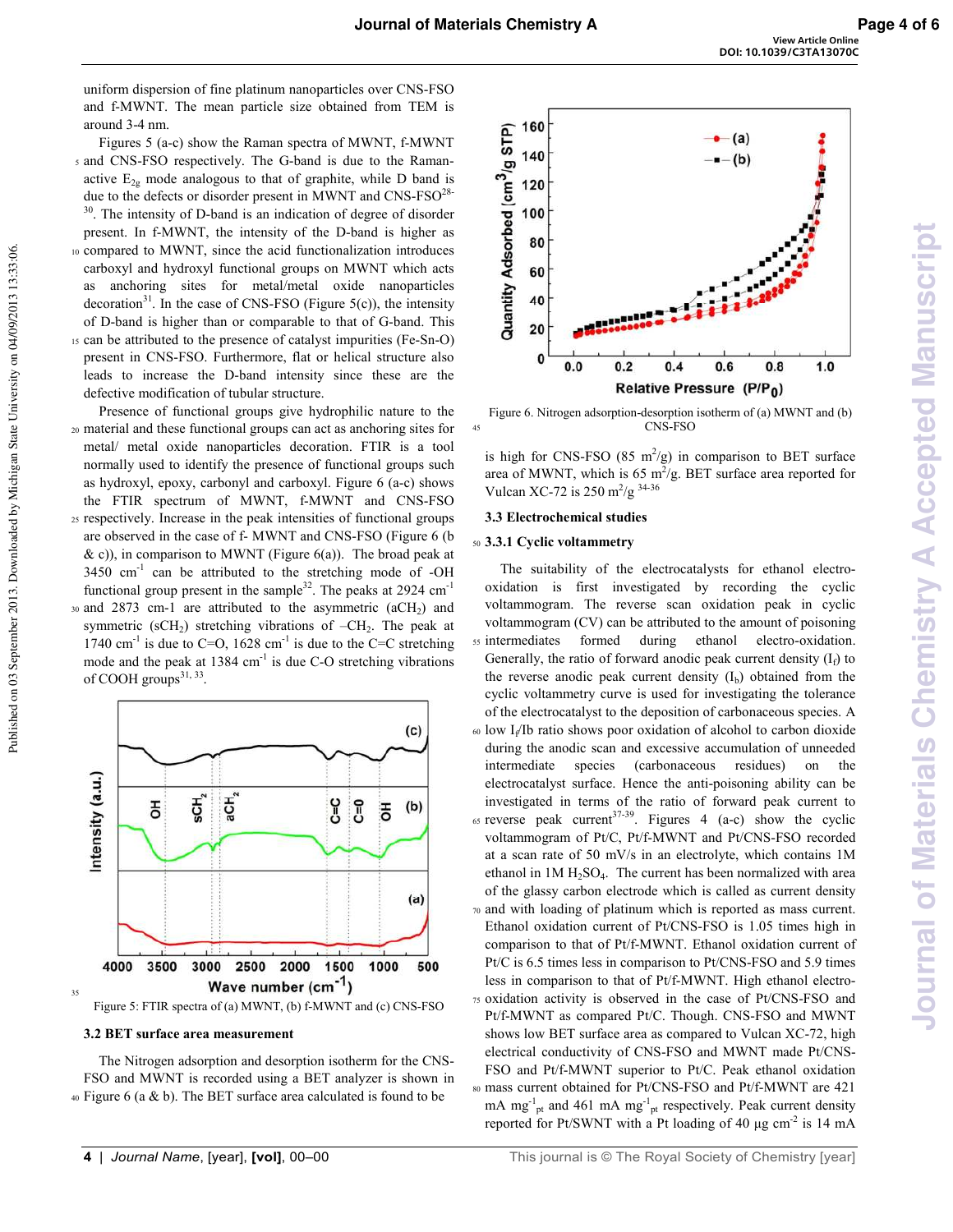Published on 03 September 2013. Downloaded by Michigan State University on 04/09/2013 13:33:06.

Published on 03 September 2013. Downloaded by Michigan State University on 04/09/2013 13:33:06.

cm<sup>-2 40</sup>. Hence, the mass current for Pt/SWNT is 350 mA mg<sup>-1</sup><sub>pt</sub>, which is low in comparison to that of Pt/CNS-FSO and Pt/f-MWNT. The CO poisoning tolerance evaluated in terms of the ratio of forward peak current to reverse peak current  $(I_f/I_b)$ .  $I_f/I_b$ 5 for Pt/C, Pt/f-MWNT and Pt/CNS-FSO are tabulated in Table1. High  $I_f/I_b$  ratio favours the higher ethanol electro-oxidation activity of Pt/CNS-FSO as compared to Pt/C and Pt/f-MWNT.  $I_f/I_b$  obtained for Pt/f-MWNT is low as compared to Pt-Sn/f-MWNT (1.55)<sup>39</sup>. It is reported that Sn and  $SnO<sub>2</sub>$  can provide <sup>10</sup>oxygen containing species to the oxidation of CO adsorbed species on platinum sites.<sup>41-44</sup>. I<sub>f</sub>/I<sub>b</sub> ratio obtained for Pt/CNS-FSO is comparable to  $I_f/I_b$  (1.55), reported for Pt-Sn/f-MWNT. Here, bi-metal oxide may do the same function as Sn did in the case of ethanol oxidation. As a result, more active platinum sites 15 can be free for ethanol electro-oxidation. On the other hand, a low cost bi metal oxide has been used for the synthesis of CNS FSO made it a cost effective electrocatalyst support as compared to MWNT. Besides, acid treatment typically used to remove catalyst impurities has been avoided since it may introduce 20 oxygen-containing functional groups which in turn reduce the electrical conductivity<sup>45</sup>.



Pt/CNS-FSO in 1M H<sub>2</sub>SO<sub>4</sub> and 1M C<sub>2</sub>H<sub>5</sub>OH



| Material                           | Pt/C |                                                 | Pt/f-MWNT Pt/CNS-FSO |
|------------------------------------|------|-------------------------------------------------|----------------------|
| $I_{\rm f}/I_{\rm b}$ <sup>a</sup> |      | $1.421\pm0.013$ $1.045\pm0.016$ $1.527\pm0.021$ |                      |

a  $I_f/I_b$  is the ratio of forward peak current to the reverse peak current obtained from Figure 7

#### 30 3.3.2 Amperometric measurements

 The long term electrochemical stability and catalytic activity of Pt/C, Pt/f-MWNT and Pt/CNS-FSO for ethanol oxidation was investigated at room temperature by chronoamperometric 35 experiment. Figure 6 (a-c) shows the amperometric curve (current-time profile) recorded for Pt/C, Pt/f-MWNT and Pt/CNS-FSO respectively. The electrolyte used was a solution of 1M ethanol in 1 M  $H_2SO_4$ . The applied potentional was 0.4 V with respect to Ag/AgCl reference electrode. The current drops

<sup>40</sup>with time and it will reach in stable state after some time. This can be attributed to the adsorption of incompletely oxidized intermediates during ethanol electrooxidation. Over the entire range shown in Figure 8, Pt/CNS-FSO has higher stability in comparison to Pt/C and Pt/f-MWNT. This can be attributed to the <sup>45</sup>high CO poisoning tolerance of Pt/CNS-FSO. Though Pt/C shows high CO poisoning tolerance in comparison to Pt/f-MWNT, current decays fast. This can be attributed to the high corrosion resistance, unique crystallographic and electronic properties of graphitic carbon in comparison to amorphous 50 carbon. Uniform distribution and strong adhesion of platinum nanoparticles on electrocatalyst support also has significant impact on the stability of the electrocatalyst.



Figure 8. chronoamperometric curves of (a) Pt/C and (b) Pt/f-MWNT and  $55$  (c) Pt/CNS-FSO in 1M  $H_2SO_4$  and 1M  $C_2H_5OH$ 

#### $C$  onclusions

In summary, the electrocatalyst support material (CNS-FSO) has been synthesized by CCVD method and Pt nanoparticles decorated by ethylene glycol reduction through which uniform <sup>60</sup>dispersion of Pt nanoparticles over the surface has been achieved. The electrochemical studies show the superior ethanol electro oxidation activity as well as anti poisoning capacity of Pt/CNS FSO, in comparison to Pt/f-MWNT and state-of-the-art electrocatalyst, Pt/C. This can be attributed to the uniform <sup>65</sup>dispersion of ultrafine platinum nanoparticles over the electrocatalyst support by ethylene glycol reduction method, defective structure and higher electrical conductivity of carbon nanostructures. In addition to that, the presence of bi-metal oxide favours the removal of poisonous intermediates such as CO 70 produced during ethanol electro-oxidation. Hence, Pt/CNS-FSO

can be considered as a promising ethanol electro-oxidation electrocatalyst.

#### Acknowledgement

The authors wish to thank Indian Institute of technology Madras <sup>75</sup>for supporting this work and SAIF, IIT Madras for FTIR characterization. One of the authors is thankful to Council of Scientific and Industrial Research (CSIR), India for SRF assistance.